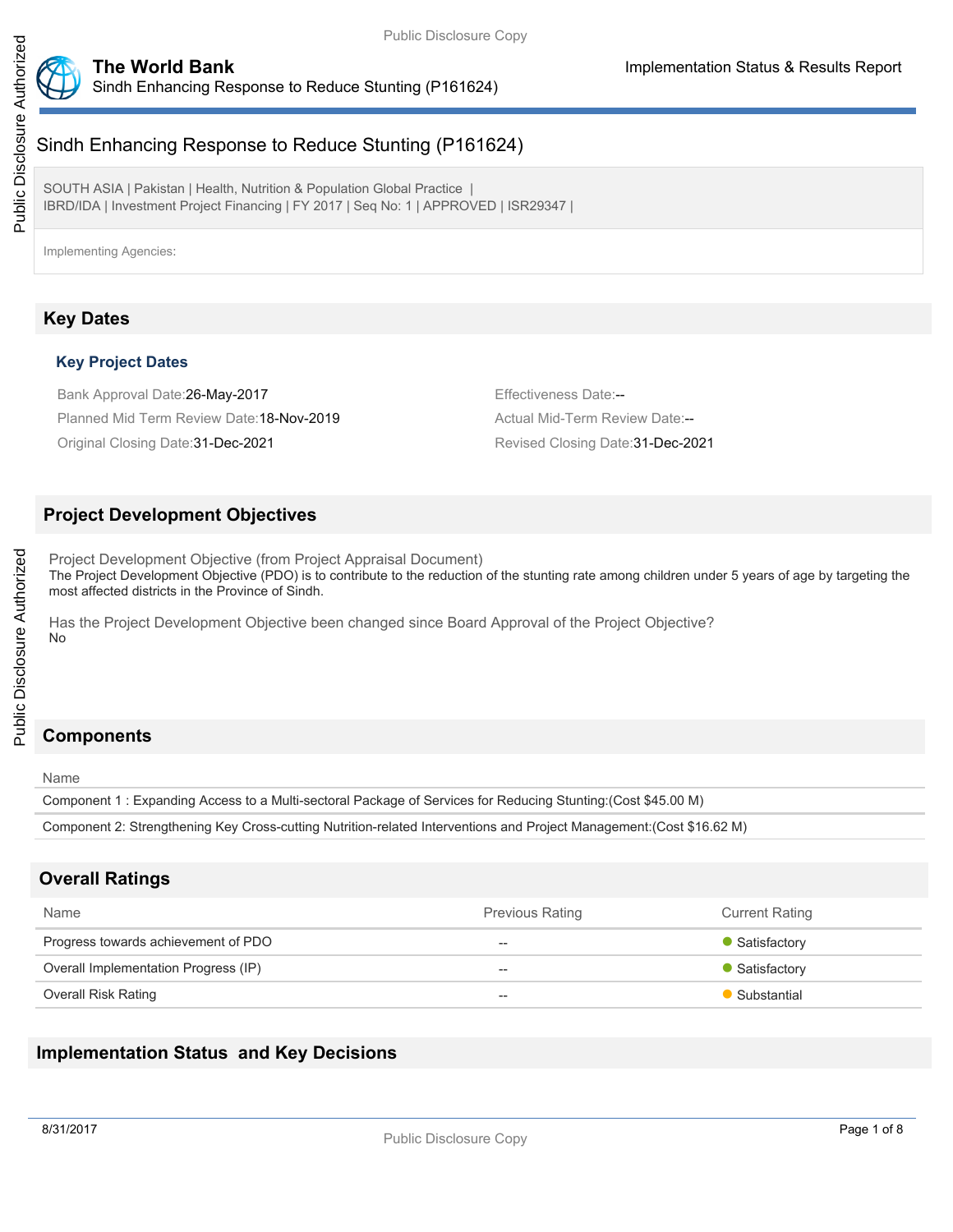



This is an initial Implementation Status Report for the Sindh Enhancing Response to Reduce Stunting Project, financed by a US\$61.62 million equivalent IDA Credit for Sindh province. The project was approved by the Bank's Board of Executive Directors on May 26, 2017. The signing of the Financing and Project Agreements is expected by end August 2017. Declaration of project effectiveness is expected by mid-November 2017.

### **Risks**

## **Systematic Operations Risk-rating Tool**

| <b>Risk Category</b>                                            | Rating at Approval | <b>Previous Rating</b> | <b>Current Rating</b> |
|-----------------------------------------------------------------|--------------------|------------------------|-----------------------|
| <b>Political and Governance</b>                                 | • Substantial      | $- -$                  | • Substantial         |
| Macroeconomic                                                   | • Substantial      | $- -$                  | • Substantial         |
| Sector Strategies and Policies                                  | • Moderate         | $- -$                  | • Moderate            |
| Technical Design of Project or Program                          | • Substantial      | --                     | • Substantial         |
| Institutional Capacity for Implementation and<br>Sustainability | • Moderate         | $- -$                  | • Moderate            |
| Fiduciary                                                       | • Substantial      | $--$                   | • Substantial         |
| <b>Environment and Social</b>                                   | • Moderate         | $- -$                  | • Moderate            |
| <b>Stakeholders</b>                                             | • Moderate         | $- -$                  | • Moderate            |
| Other                                                           | --                 | --                     | --                    |
| Overall                                                         | • Substantial      | --                     | • Substantial         |

## **Results**

#### **Project Development Objective Indicators**

| ▶ Stunting prevalence (moderate/severe) (Percentage, Custom)           |             |       |                   |             |  |  |
|------------------------------------------------------------------------|-------------|-------|-------------------|-------------|--|--|
| Actual (Previous)<br><b>Baseline</b><br>Actual (Current)<br>End Target |             |       |                   |             |  |  |
| Value                                                                  | 48.00       | $- -$ | $\hspace{0.05cm}$ | 43.00       |  |  |
| Date                                                                   | 31-Dec-2014 | $- -$ | $\hspace{0.05cm}$ | 31-Dec-2021 |  |  |
|                                                                        |             |       |                   |             |  |  |

| • Minimum acceptable diet (Percentage, Custom) |                 |                   |                  |            |
|------------------------------------------------|-----------------|-------------------|------------------|------------|
|                                                | <b>Baseline</b> | Actual (Previous) | Actual (Current) | End Target |
| Value                                          | 8.90            | $- -$             | $-$              | 20.00      |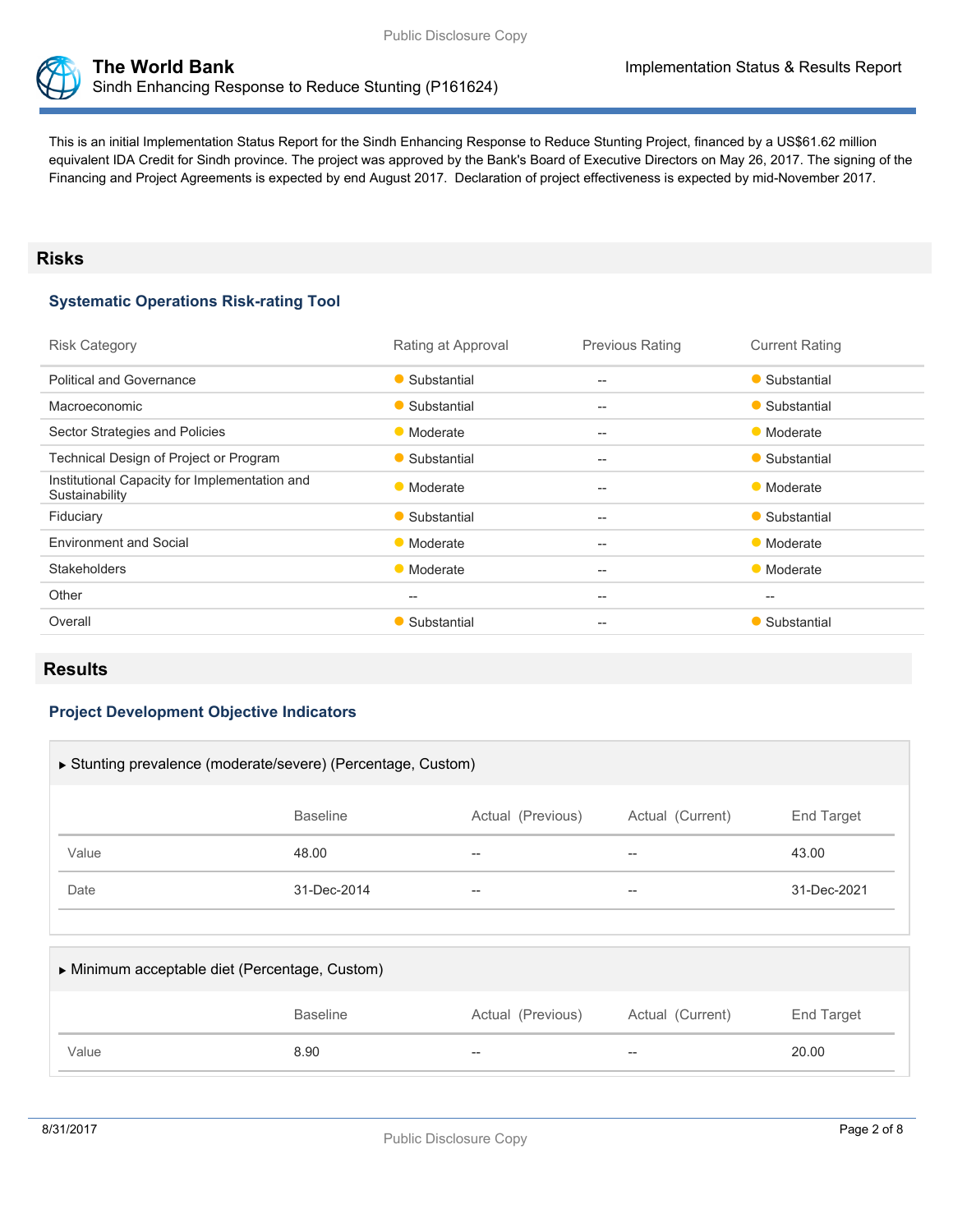



## **The World Bank Implementation Status & Results Report** Sindh Enhancing Response to Reduce Stunting (P161624)

| Date                                                | 31-Dec-2014     | $\hspace{0.05cm} -\hspace{0.05cm} -\hspace{0.05cm}$ | $\hspace{0.05cm}$                                   | 31-Dec-2021  |
|-----------------------------------------------------|-----------------|-----------------------------------------------------|-----------------------------------------------------|--------------|
|                                                     |                 |                                                     |                                                     |              |
|                                                     |                 |                                                     |                                                     |              |
|                                                     |                 |                                                     |                                                     |              |
| Micro-nutrient sachet distribution (Number, Custom) |                 |                                                     |                                                     |              |
|                                                     | <b>Baseline</b> | Actual (Previous)                                   | Actual (Current)                                    | End Target   |
| Value                                               | 0.00            | $- -$                                               | $\hspace{0.05cm} -\hspace{0.05cm} -\hspace{0.05cm}$ | 2,650,000.00 |
| Date                                                | 30-Dec-2016     | $- -$                                               | $\hspace{0.05cm} -\hspace{0.05cm} -\hspace{0.05cm}$ | 31-Dec-2021  |

#### Overall Comments

The third PDO indicator tracks distribution during the project period and has a zero baseline.

### **Intermediate Results Indicators**

| ▶ Prenatal care visits at community level (Number, Custom) |                 |                   |                  |              |
|------------------------------------------------------------|-----------------|-------------------|------------------|--------------|
|                                                            | <b>Baseline</b> | Actual (Previous) | Actual (Current) | End Target   |
| Value                                                      | 0.00            | $- -$             | $- -$            | 1,950,000.00 |
| Date                                                       | 30-Dec-2016     | $- -$             | $- -$            | 31-Dec-2021  |
|                                                            |                 |                   |                  |              |

| Iron supplementation among PLW (Number, Custom) |                 |                   |                  |              |  |
|-------------------------------------------------|-----------------|-------------------|------------------|--------------|--|
|                                                 | <b>Baseline</b> | Actual (Previous) | Actual (Current) | End Target   |  |
| Value                                           | 0.00            | $- -$             | $- -$            | 1,850,000.00 |  |
| Date                                            | 30-Dec-2016     | $- -$             | $-$              | 31-Dec-2021  |  |
|                                                 |                 |                   |                  |              |  |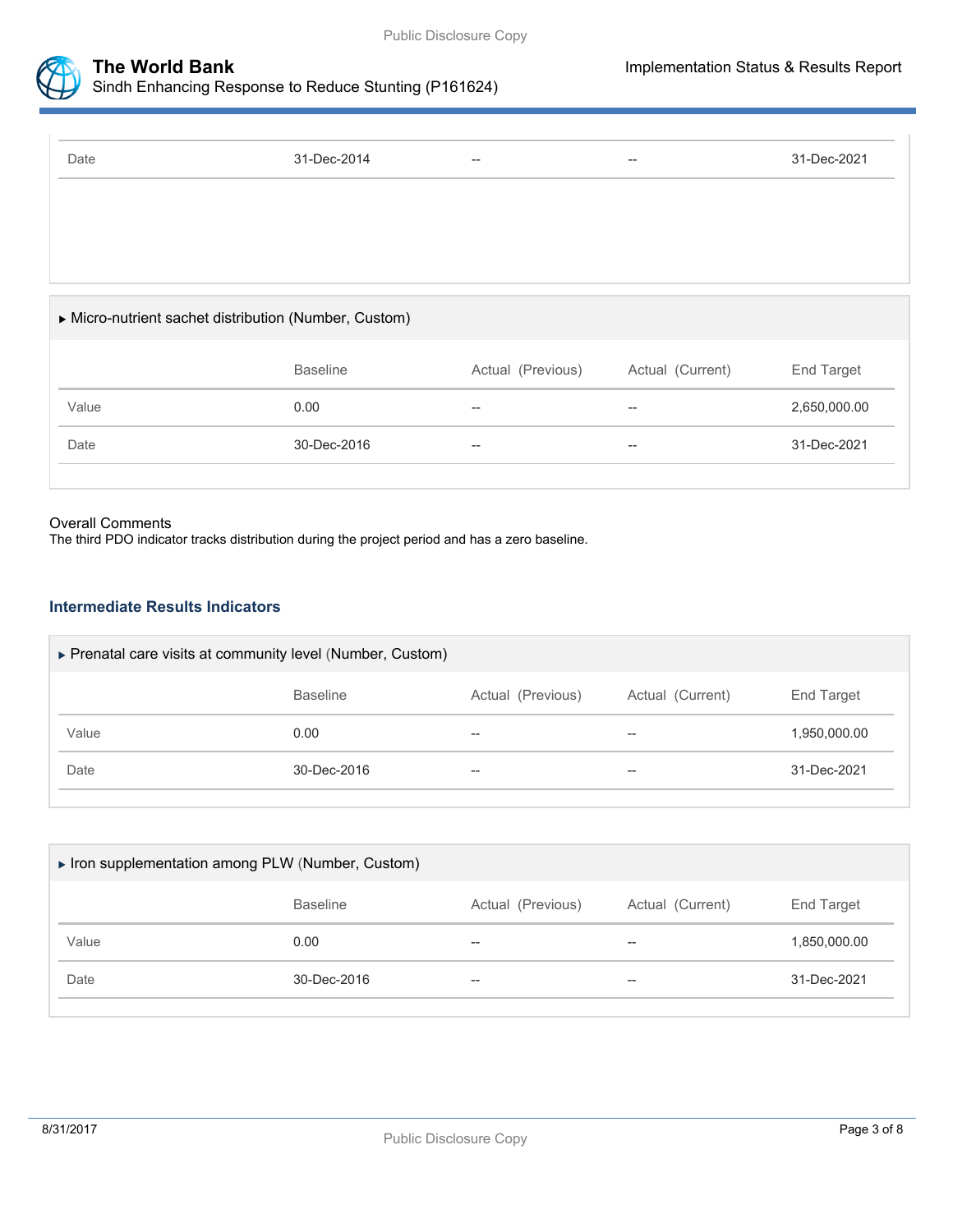



| ► TT2 at primary and secondary health services (Number, Custom)        |             |       |       |              |  |
|------------------------------------------------------------------------|-------------|-------|-------|--------------|--|
| <b>Baseline</b><br>Actual (Current)<br>Actual (Previous)<br>End Target |             |       |       |              |  |
| Value                                                                  | 0.00        | $- -$ | $- -$ | 1,100,000.00 |  |
| Date                                                                   | 31-Dec-2016 | $- -$ | $- -$ | 31-Dec-2021  |  |
|                                                                        |             |       |       |              |  |

| ► Users of Modern Contraceptive Methods (Number, Custom) |                 |                   |                  |               |
|----------------------------------------------------------|-----------------|-------------------|------------------|---------------|
|                                                          | <b>Baseline</b> | Actual (Previous) | Actual (Current) | End Target    |
| Value                                                    | 0.00            | $- -$             | $- -$            | 12,000,000.00 |
| Date                                                     | 30-Dec-2016     | $- -$             | $- -$            | 31-Dec-2021   |
|                                                          |                 |                   |                  |               |

| MUAC screening at community level (Number, Custom) |                 |                   |                          |                   |
|----------------------------------------------------|-----------------|-------------------|--------------------------|-------------------|
|                                                    | <b>Baseline</b> | Actual (Previous) | Actual (Current)         | <b>End Target</b> |
| Value                                              | 0.00            | $- -$             | $\overline{\phantom{m}}$ | 7,950,000.00      |
| Date                                               | 30-Dec-2016     | $- -$             | $-$                      | 31-Dec-2021       |
|                                                    |                 |                   |                          |                   |

| ► Cumulative number of villages certified ODF (Number, Custom)         |             |       |     |             |  |
|------------------------------------------------------------------------|-------------|-------|-----|-------------|--|
| End Target<br>Actual (Current)<br><b>Baseline</b><br>Actual (Previous) |             |       |     |             |  |
| Value                                                                  | 0.00        | $- -$ | $-$ | 8,600.00    |  |
| Date                                                                   | 30-Dec-2016 | $- -$ | $-$ | 31-Dec-2021 |  |
|                                                                        |             |       |     |             |  |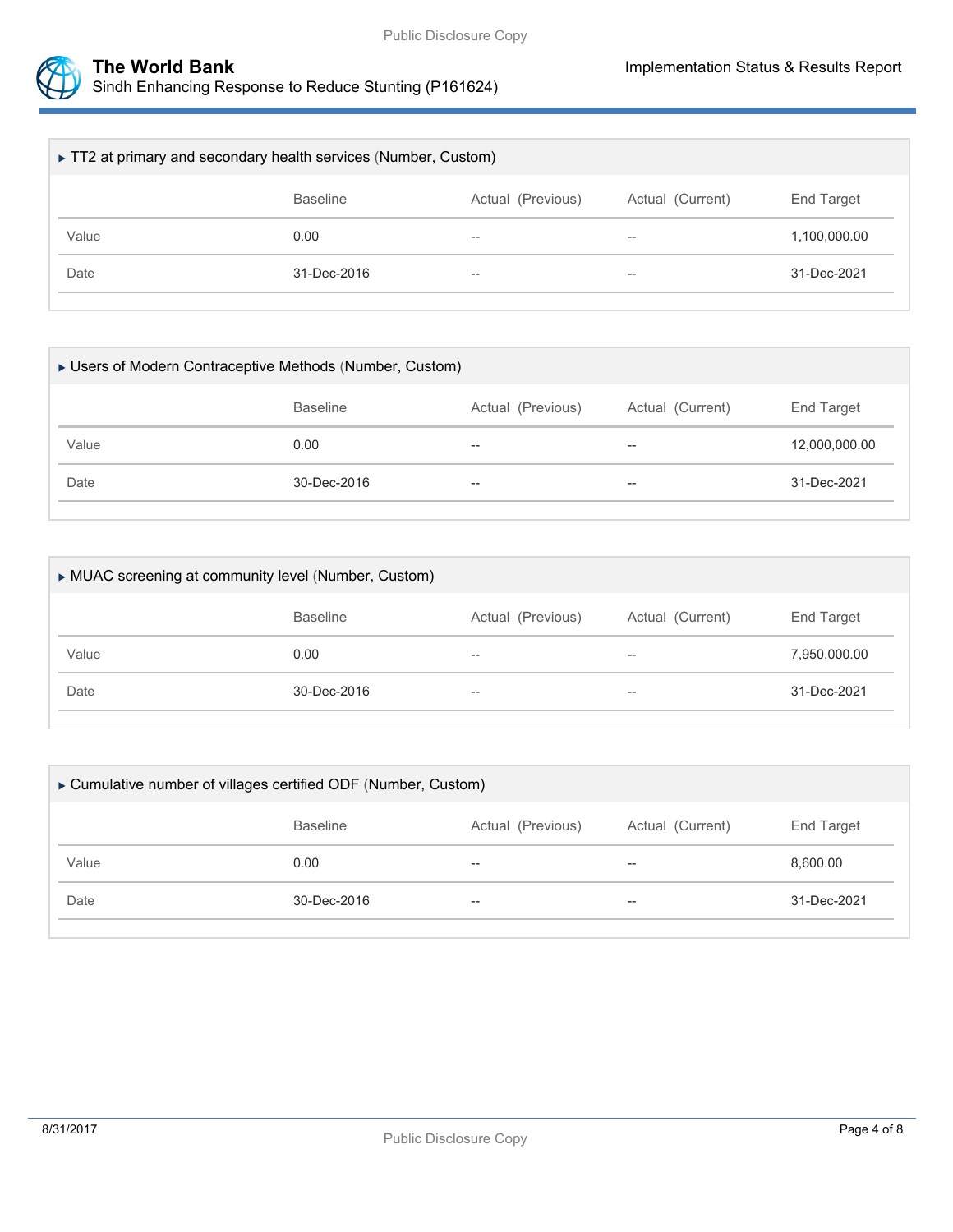

| ► Cumulative number of kitchen gardens established (Number, Custom)    |                   |       |       |             |  |
|------------------------------------------------------------------------|-------------------|-------|-------|-------------|--|
| <b>Baseline</b><br>Actual (Previous)<br>Actual (Current)<br>End Target |                   |       |       |             |  |
| Value                                                                  | 0.00              | $- -$ | $- -$ | 2,600.00    |  |
| Date                                                                   | $30 - Dec - 2016$ | $- -$ | $- -$ | 31-Dec-2021 |  |
|                                                                        |                   |       |       |             |  |

| ► Cumulative number of households establishing backyard poultry raising and goat farming (Number, Custom) |                  |                          |       |             |  |  |
|-----------------------------------------------------------------------------------------------------------|------------------|--------------------------|-------|-------------|--|--|
|                                                                                                           | Actual (Current) | End Target               |       |             |  |  |
| Value                                                                                                     | 0.00             | $\overline{\phantom{m}}$ | $- -$ | 26,000.00   |  |  |
| Date                                                                                                      | 30-Dec-2016      | $- -$                    | $- -$ | 31-Dec-2021 |  |  |
|                                                                                                           |                  |                          |       |             |  |  |

| ► Cumulative number of community fish ponds established (Number, Custom) |                                                          |       |       |             |  |  |
|--------------------------------------------------------------------------|----------------------------------------------------------|-------|-------|-------------|--|--|
|                                                                          | <b>Baseline</b><br>Actual (Previous)<br>Actual (Current) |       |       |             |  |  |
| Value                                                                    | 0.00                                                     | $- -$ | $- -$ | 2.600.00    |  |  |
| Date                                                                     | $30 - Dec - 2016$                                        | $- -$ | $- -$ | 31-Dec-2021 |  |  |
|                                                                          |                                                          |       |       |             |  |  |

| ► Cumulative number of children (36-59 months) attending Early Childhood Education (Number, Custom) |                   |                          |       |              |  |  |
|-----------------------------------------------------------------------------------------------------|-------------------|--------------------------|-------|--------------|--|--|
| Actual (Current)<br><b>Baseline</b><br>Actual (Previous)<br>End Target                              |                   |                          |       |              |  |  |
| Value                                                                                               | 0.00              | $\overline{\phantom{m}}$ | $- -$ | 3.500.000.00 |  |  |
| Date                                                                                                | $30 - Dec - 2016$ | $\overline{\phantom{m}}$ | $- -$ | 31-Dec-2021  |  |  |
|                                                                                                     |                   |                          |       |              |  |  |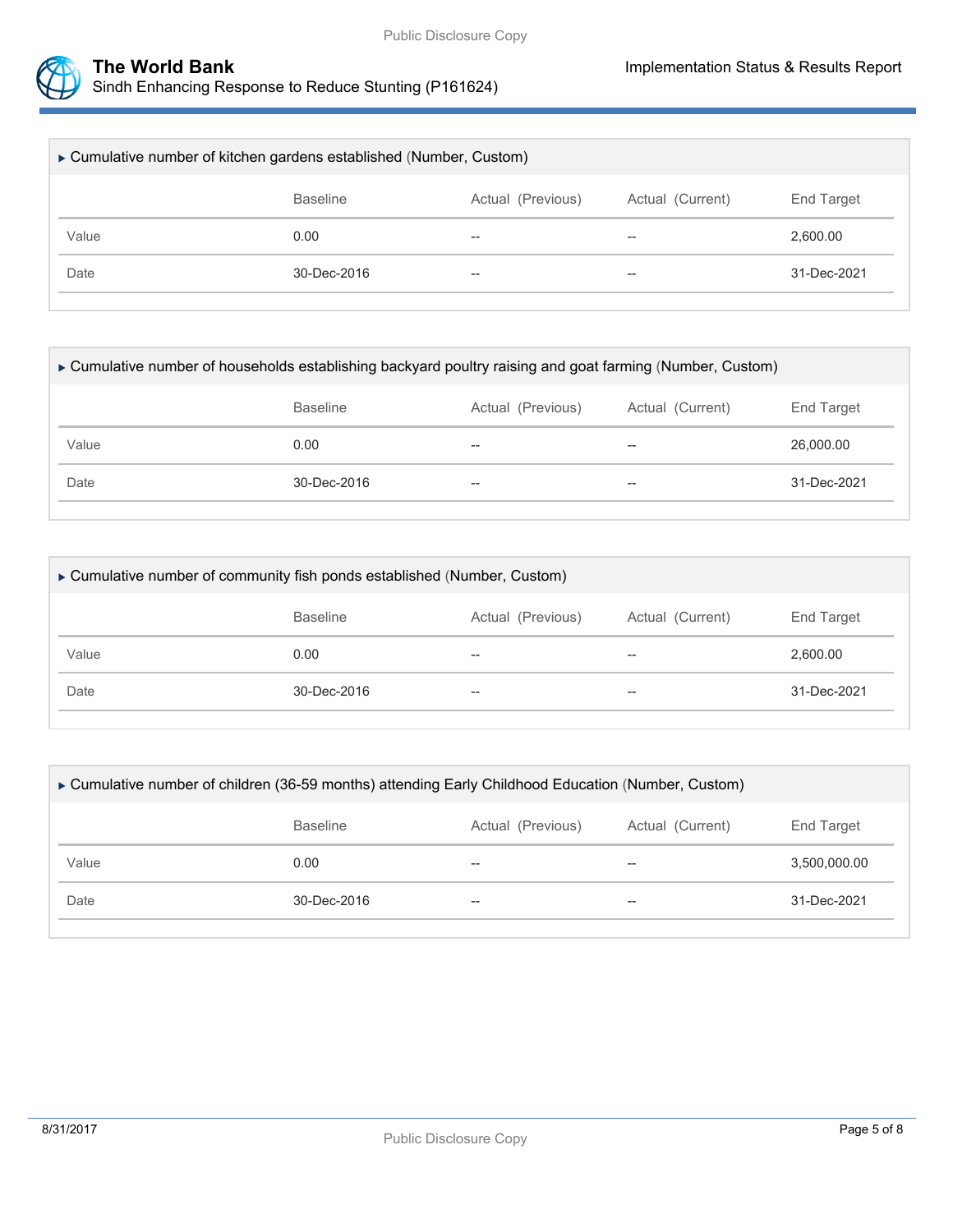



| Number of Mothers' Groups established (Number, Custom) |                 |                   |                          |             |  |  |
|--------------------------------------------------------|-----------------|-------------------|--------------------------|-------------|--|--|
|                                                        | <b>Baseline</b> | Actual (Previous) | Actual (Current)         | End Target  |  |  |
| Value                                                  | 0.00            | $- -$             | $\overline{\phantom{m}}$ | 3,900.00    |  |  |
| Date                                                   | 30-Dec-2016     | $- -$             | $-$                      | 31-Dec-2021 |  |  |
|                                                        |                 |                   |                          |             |  |  |

| ▶ Provincial Nutrition Steering Committee functioning (Number, Custom) |                                                                        |                          |       |             |  |  |
|------------------------------------------------------------------------|------------------------------------------------------------------------|--------------------------|-------|-------------|--|--|
|                                                                        | <b>Baseline</b><br>Actual (Current)<br>End Target<br>Actual (Previous) |                          |       |             |  |  |
| Value                                                                  | 0.00                                                                   | $\overline{\phantom{m}}$ | $-$   | 20.00       |  |  |
| Date                                                                   | 30-Dec-2016                                                            | $\overline{\phantom{m}}$ | $- -$ | 31-Dec-2021 |  |  |

 Implementation of a system to strengthen coordination, collaboration and feedback between the AAP service providers and target beneficiary populations (Text, Custom)

|       | <b>Baseline</b> | Actual (Previous)        | Actual (Current)         | End Target  |
|-------|-----------------|--------------------------|--------------------------|-------------|
| Value | No.             | $\overline{\phantom{m}}$ | $- -$                    | Yes         |
| Date  | 30-Dec-2016     | $\overline{\phantom{m}}$ | $\overline{\phantom{m}}$ | 31-Dec-2021 |

| ► Pregnant/lactating women, adolescent girls and/or children under age five-reached by basic nutrition services (number)<br>(Number, Custom) |                   |                   |                  |              |  |  |
|----------------------------------------------------------------------------------------------------------------------------------------------|-------------------|-------------------|------------------|--------------|--|--|
|                                                                                                                                              | <b>Baseline</b>   | Actual (Previous) | Actual (Current) | End Target   |  |  |
| Value                                                                                                                                        | 0.00              | $- -$             | $-$              | 7,950,000.00 |  |  |
| Date                                                                                                                                         | $30 - Dec - 2016$ | $- -$             | $- -$            | 31-Dec-2021  |  |  |
|                                                                                                                                              |                   |                   |                  |              |  |  |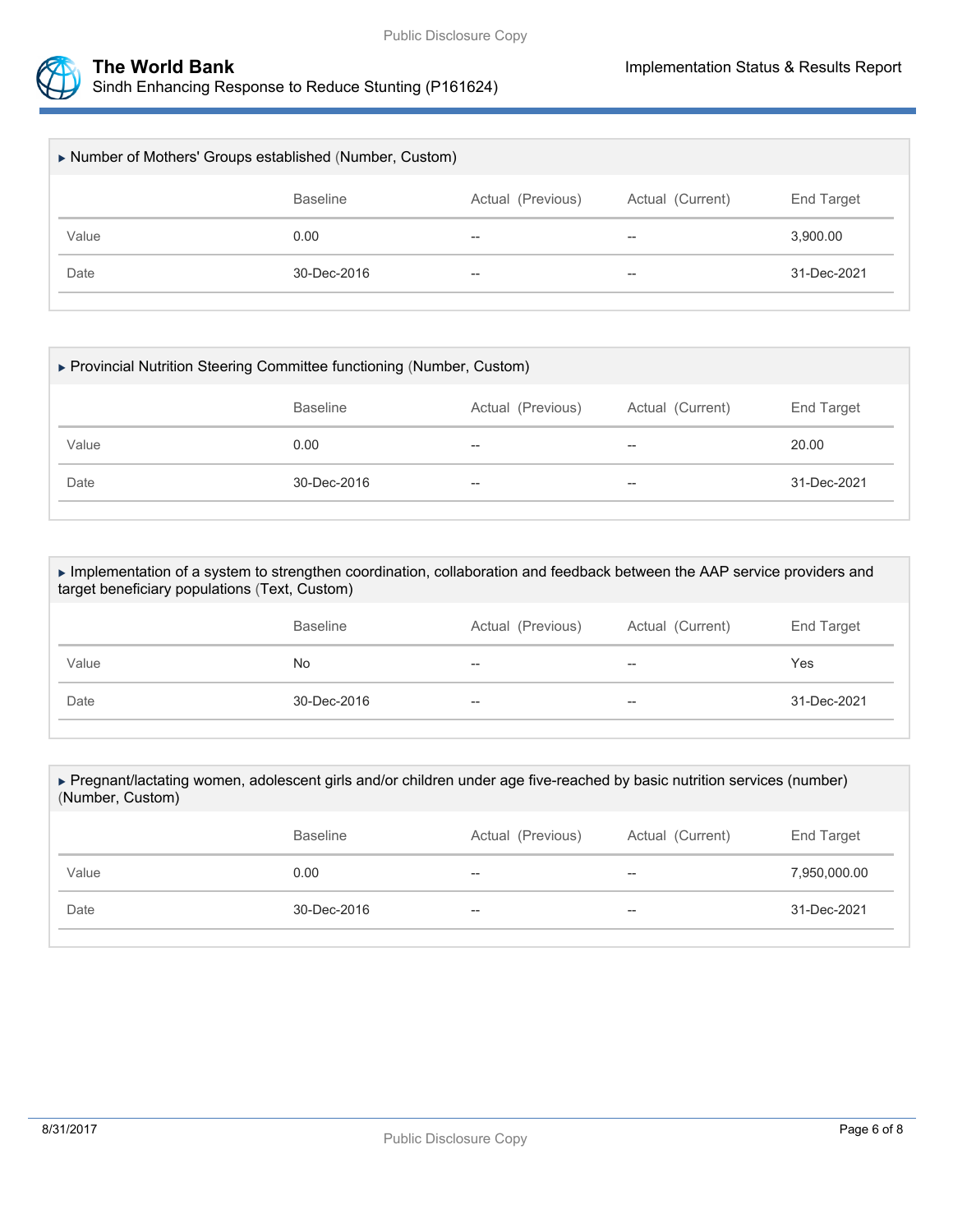

| ⊾ Children between the age of 6 and 59 months receiving Vitamin A supplementation (number) (Number, Custom Breakdown) |                                                          |    |                          |              |  |  |
|-----------------------------------------------------------------------------------------------------------------------|----------------------------------------------------------|----|--------------------------|--------------|--|--|
|                                                                                                                       | <b>Baseline</b><br>Actual (Previous)<br>Actual (Current) |    |                          |              |  |  |
| Value                                                                                                                 | 0.00                                                     | -- | $\overline{\phantom{m}}$ | 7,950,000.00 |  |  |
| Date                                                                                                                  | 30-Dec-2016                                              | -- | $\overline{\phantom{m}}$ | 31-Dec-2021  |  |  |
|                                                                                                                       |                                                          |    |                          |              |  |  |

#### Overall Comments

The intermediate indicators are to be tracked specifically for the project period, and have a zero baseline.

## **Data on Financial Performance**

### **Disbursements (by loan)**

| Project | Loan/Credit/TF Status Currency Original Revised Cancelled Disbursed |                  |            |       |       |      |      | Undisbursed | Disbursed |
|---------|---------------------------------------------------------------------|------------------|------------|-------|-------|------|------|-------------|-----------|
| P161624 | IDA-60470                                                           | Not<br>Effective | <b>USD</b> | 61.62 | 61.62 | 0.00 | 0.00 | 62.95       | $0\%$     |

#### **Key Dates (by loan)**

| Project | Loan/Credit/TF Status |                               |        | Approval Date Signing Date Effectiveness Date Orig. Closing Date Rev. Closing Date |             |             |
|---------|-----------------------|-------------------------------|--------|------------------------------------------------------------------------------------|-------------|-------------|
| P161624 | IDA-60470             | Not<br>Effective  26-May-2017 | $\sim$ | $- -$                                                                              | 31-Dec-2021 | 31-Dec-2021 |

#### **Cumulative Disbursements**